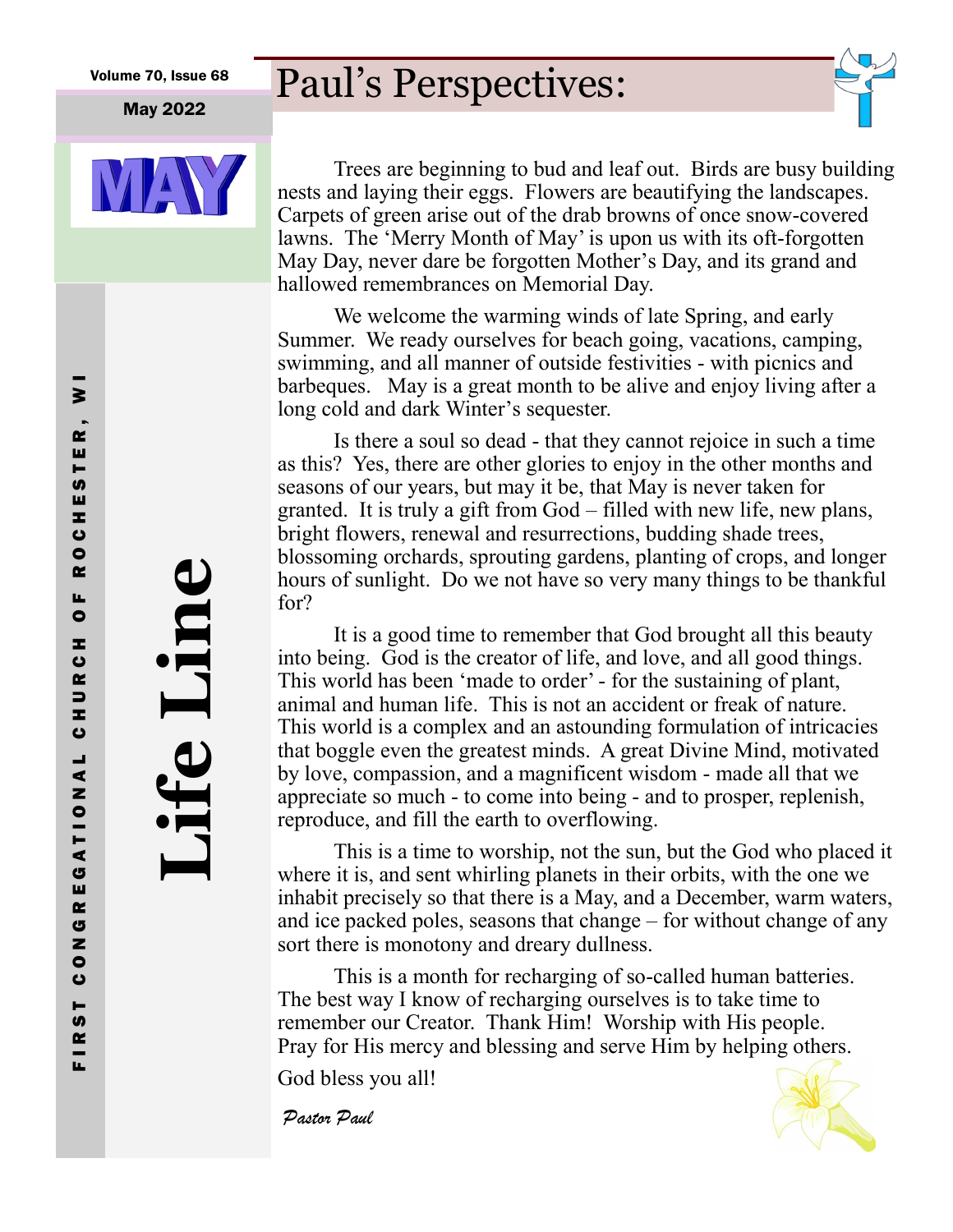

 **Worship Hour continues to be broadcast live on the church's Facebook page and a recording of the latest service will continue to be posted weekly to the church's website [www.fccrochesterwis.org.](http://www.fccrochesterwis.org)** 

 **Bible Study -** *Evening Bible study meets on the 1st, 2nd, and 4th Monday at 7:00 pm. We are studying the book of Revelation.* 

**Sunday, May 1st - 10:15 am Worship Hour. Special Music by our Choir.**

**Sunday, May 8th - 10:15 am Worship Hour. Special Music by Rose Seeger on chimes. Sunday School after Children's Time***. ( Happy Mother's Day)*

#### **Church Yard Clean Up and Cook Out!**

 $\mathcal{L} = \{ \mathcal{L} \mathcal{L} \mathcal{L} \mathcal{L} \mathcal{L} \mathcal{L} \mathcal{L} \mathcal{L} \mathcal{L} \mathcal{L} \mathcal{L} \mathcal{L} \mathcal{L} \mathcal{L} \mathcal{L} \mathcal{L} \mathcal{L} \mathcal{L} \mathcal{L} \mathcal{L} \mathcal{L} \mathcal{L} \mathcal{L} \mathcal{L} \mathcal{L} \mathcal{L} \mathcal{L} \mathcal{L} \mathcal{L} \mathcal{L} \mathcal{L} \mathcal{L} \mathcal{L} \mathcal{L} \mathcal{L} \$ 

 **Mark Your Calendars!** 

 $\frac{1}{2}$  ,  $\frac{1}{2}$  ,  $\frac{1}{2}$  ,  $\frac{1}{2}$  ,  $\frac{1}{2}$  ,  $\frac{1}{2}$  ,  $\frac{1}{2}$  ,  $\frac{1}{2}$  ,  $\frac{1}{2}$  ,  $\frac{1}{2}$  ,  $\frac{1}{2}$  ,  $\frac{1}{2}$  ,  $\frac{1}{2}$  ,  $\frac{1}{2}$  ,  $\frac{1}{2}$  ,  $\frac{1}{2}$  ,  $\frac{1}{2}$  ,  $\frac{1}{2}$  ,  $\frac{1$ 



**Saturday, May 14th from 8:00 am to 2:00 pm, our church will have a church yard clean up day! We are looking for volunteers to help!** 

> **If you have a rake, shovel, gloves, and a happy attitude please join us! A cookout will follow!**

**Sunday, May 15th - Choir practice at 9:15 am. 10:15 am Worship Hour. Special Music by our Choir. Spring Business Meeting of the Congregation and Coffee Hour will follow the service.** 

**Monday, May 16th - 7:00 pm Church Council Meeting.**

**Sunday, May 22nd - 10:15 am Worship Hour. Special Music by our Choir and Jubilee. Sunday School after Children's Time.**

**Saturday, May 28th - 9:00 am to 3:00 pm Church Rummage Sale.**

**Sunday, May 29th - Memorial Sunday. Choir practice at 9:15 am. Worship is at 10:15 am. Special Music by Jubilee and our Choir.** 



**Monday, May 30th - MEMORIAL DAY** 

**Rochester Cemetery Observance TBD. Luncheon served from 11:00 am to 1:00 pm. Parade at 1:30 pm. Riverside Park Program is at 2:00 pm.**



## Lectionary Readings

- 5/1 Acts 9: 1-6, 7-20; Psalm 30; Revelation 5:11-14; John 21:1-19
- 5/8 Acts 9:36-43; Psalm 23; Revelation 7:9-17; John 10:22-30
- 5/15 Acts 11:1-18; Psalm 148; Revelation 21:1-6; John 13:31-35
- 5/22 Acts 16:9-15; Psalm 67; Revelation 21:10-22; John 14:23-29
- 5/29 Acts 16:16-34; Psalm 97; Revelation 22:12-14, 16-17, 20-21; John 17: 20-26

![](_page_1_Picture_25.jpeg)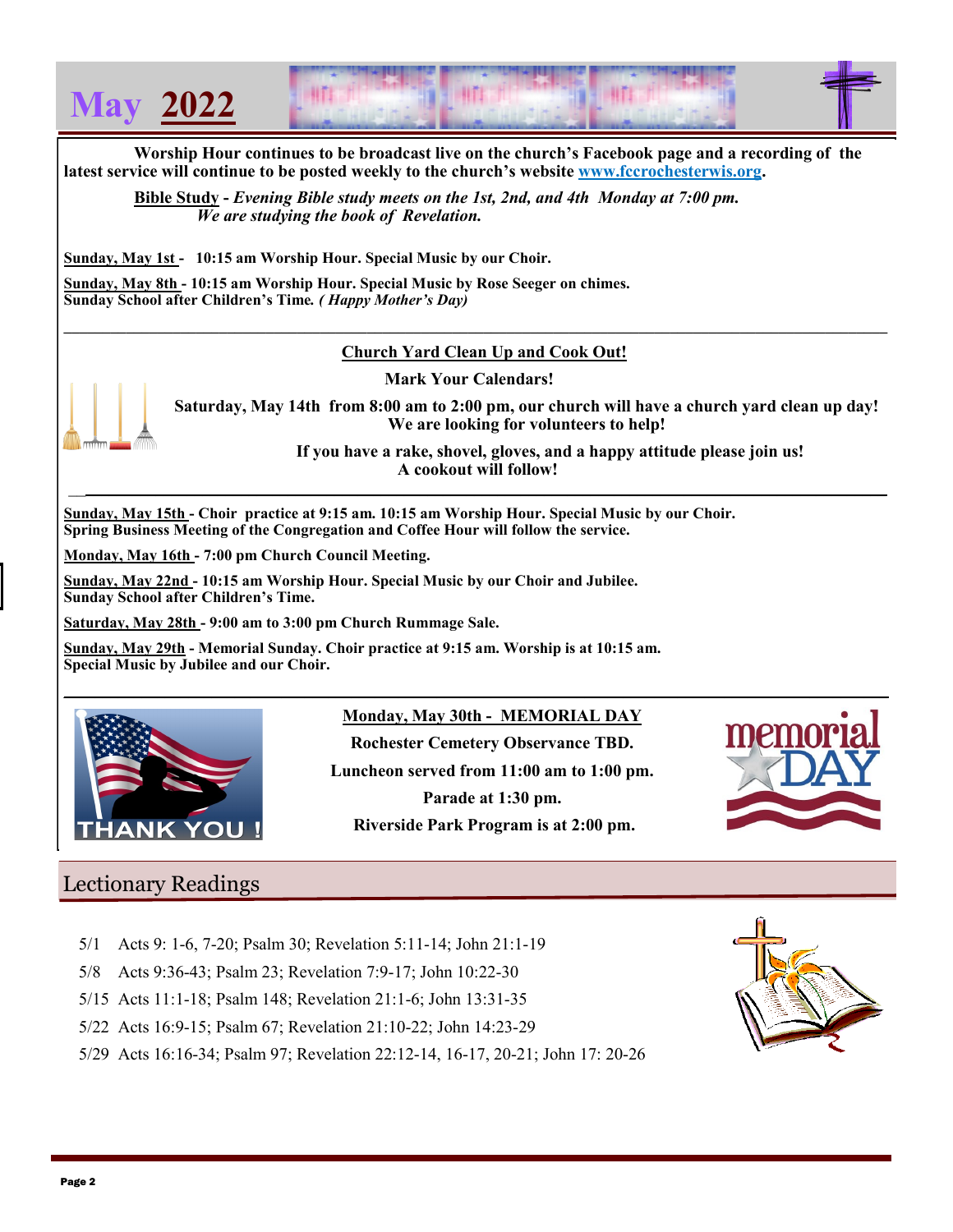# **Prayers and Concerns**

**COVID19 Responders and** Julie Gren

Victims of Terrorism **Jay While**

natural disasters worldwide Victims and volunteers of

Our Nation's Leaders

All military personnel and their families

Casa Bernabe Orphanage

Aga Dahms, recovery **Torin** 

Rachel Frashingbauer

**All million** Units Tom and Tom and Lynn Christine Gall's Father **Tom and Lynn Koeper J** Cake Park Place 1

Julie Gren Oscar Jacobs Tom and Lynn Koeper Neely McNeal Dan Medkalf Stephanie Mutz Matthew Olson Julie Pagan Torin Philips

Caregivers Caregivers Contractor Contractor Mrs. Jen-11 11 11 12 12 14 Reid Shamus Jack and Jeanie Smith 7 year old Clinton Barbara Lois **Pray for the Ukrainian people.**

#### **Health Care Facilities:**

**Casa Bernardie Philippine Philippine Philippine Philippine Philippine Philippine Philippine Philippine Philippine Philippine Philippine Philippine Philippine Philippine Philippine Philippine Philippine Philippine Philippi Jean Moyer has returned to her old address. Oak Park Place 1700 Tuet Road Apt. 1118 Burlington, WI 53105** 

![](_page_2_Picture_15.jpeg)

### **COUNCIL MINUTE HIGHTLIGHTS**

#### **Pators Report**

- All Lenten Services went well.
- April 29th-30th was the National Congregational Meeting. Reverend Ray plans to attend at least one, if not two of the days.

#### **Treasurer's Report**

• For the month of March, 2022: Deposits (income) were \$7,437 and withdrawals (expenses) were \$10,880.

#### **Worship Committee**

• On Saturday, August 27th, the Church will have their Annual Ice Cream Social.

#### **Fellowship Commisson**

Sunday, May 15th - Coffee hour for Spring quarterly meeting.

#### **Mission Commission**

- Monday, May 16th We are scheduled to serve another meal at Love, Inc. The time will from 4:30-5:30pm. Love will begin serving meals in the dining area provided. People can enjoy their meal at the site instead of picking up and taking it home.
- Church Rummage Sale will be held the Saturday weekend of Memorial Day. Items are already being collected and in the basement.

#### **IT/Marketing Committee**

The church is getting great response on Facebook.

### **(Next Council Meeting is Monday, May 16 at 7:00 PM)**